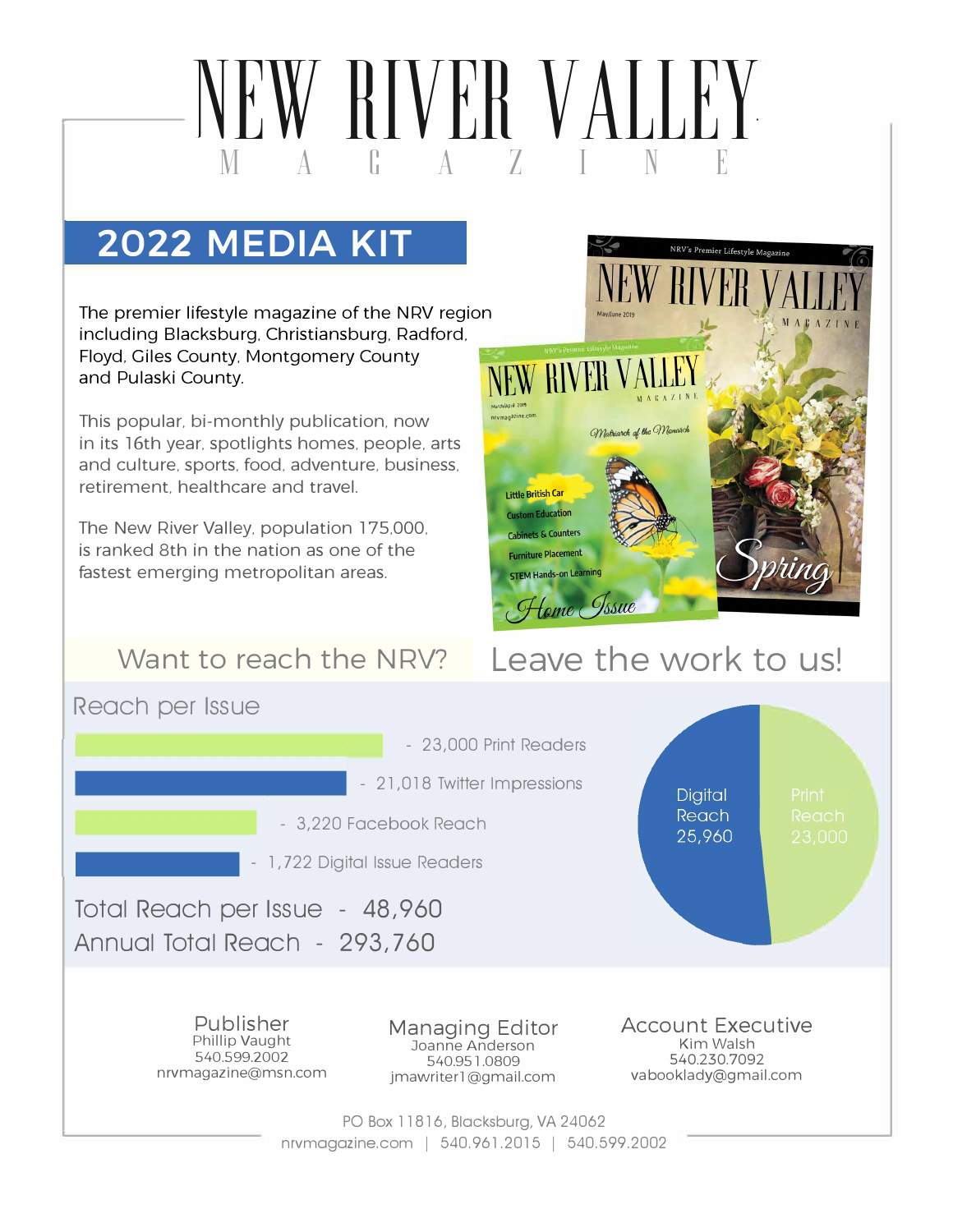# NEW RIVER VALLEY M A G A z <sup>I</sup>N E

## **2022 EDITORIAL CALENDAR**

#### JANUARY/FEBRUARY

Weddings Arts and Culture Ad Deadline: December l 0th

### MARCH/ APRIL

Education Home Improvement Ad Deadline: February l 0th

#### MAY/ JUNE

Fairs and Festivals Cars ·n Trucks Ad Deadline: April 10th

## JULY/ AUGUST

**Healthcare** Pets and Animal Care Ad Deadline: June 10th

## SEPTEMBER/ OCTOBER

Football Retirement Ad Deadline: August l 0th

### NOVEMBER/DECEMBER

**Holidays** Small Business/Entrepreneurship Ad Deadline: October l 0th

#### **In Every Issue**

- **·** NRV Home
- **·** NRV Rides
- **·** NRV Pages
- **•** Food Fare

#### **More Content**

- Travel
- Technology
- Non-profit news
- People

#### • Family life/ Parenting

- Outdoor adventure
- Wineries and craft brews
- History

#### PO Box 11816, Blacksburg, VA 24062 nrvmagazine.com | 540.961.2015 | 540.599.2002

# **DISTRIBUTION**

**60,000 NRV Magazine are distributed to more than 300 Locations across the New River Valley annually.** 

You can find NRV Magazine in places that most of us go every day:

- **• Grocery Stores • Retail Stores**
	-
- **• Dentist Offices Salons • Medical Offices • Restaurants**
	-
- **Banks • and more**

For a complete list of all our locations visit our website at: **nrvmagazine.com**